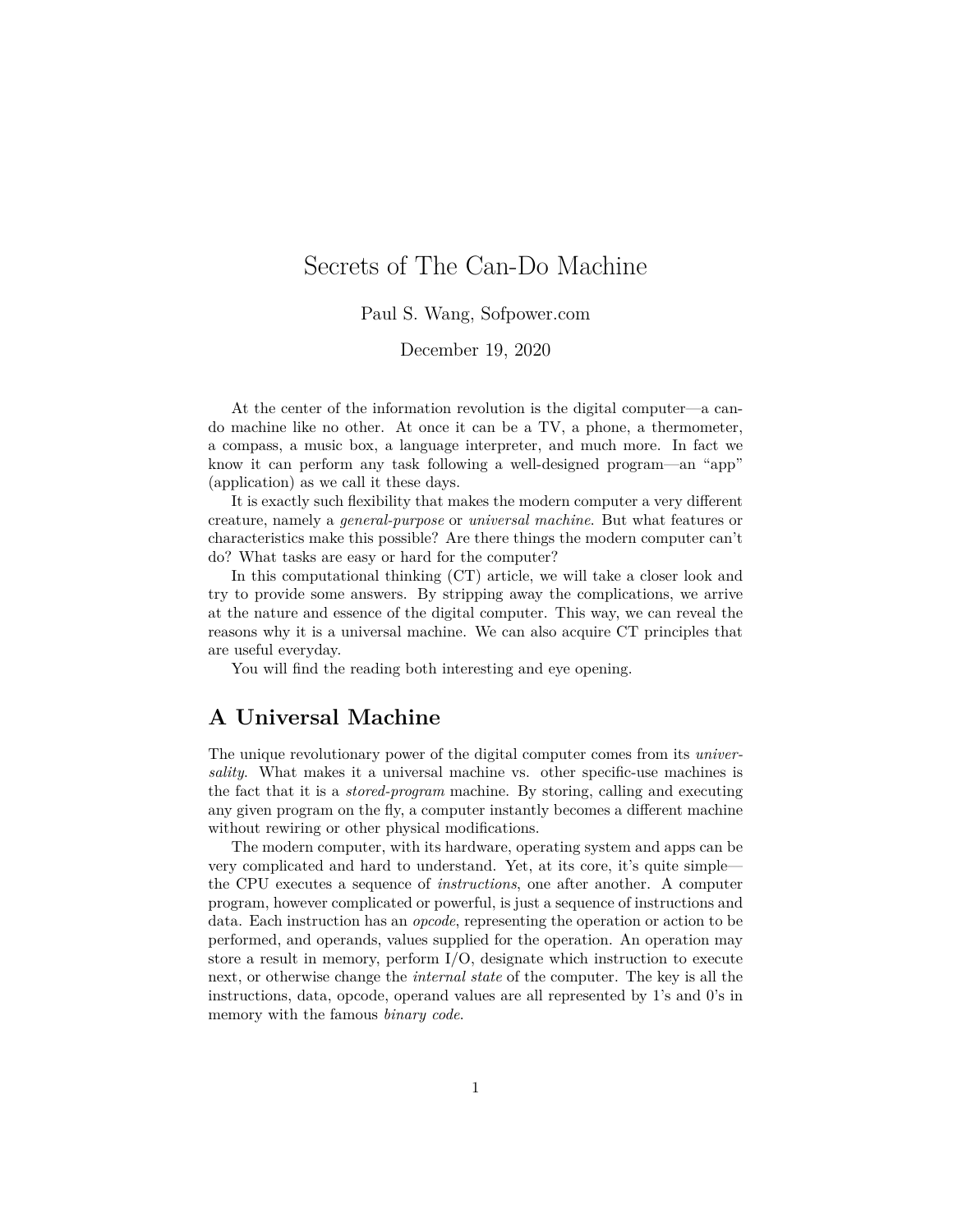These characteristics of the digital computer are derived directly from the nature of its hardware.

## **Digital Hardware**

1's and 0's are just a way to describe two electrical states—the presence or absence of an electric current or voltage. Such a signal is the smallest unit of data inside a computer and is known as a *bit*. A bit can represent one of two opposing states: on/off, yes/no, yin/yang, up/down, left/right, true/false, and, of course, 1/0. There are many other possibilities but we conventionally refer to these two states as 1 and 0, the two binary digits. A group of 8 bits is called a *byte* and a group of bytes, usually 4 or 8 bytes depending on the computer, is called a *word*.

**Be sure to disassociate 0 and 1 as bit values from their day-to-day meaning as numbers**. Why not think of 1 as "presence" and 0 as "absence" if you wish.

The *central processing unit* (CPU) is the brain of a computer where information gets processed with electronic logic circuits. A modern CPU, on a fingernail sized silicon chip, may contain billions of transistors—fast, tiny (about 70 silicon atoms, certainly invisible to the naked eye), and cheap devices to store and process electronic signals.

Typically, the CPU performs operations by retrieving and storing data in the main memory, a place to readily access information to be processed. Such is the nature of digital computer hardware and it dictates that, inside the computer, information be represented and processed exclusively in the form of 1's and 0's.

### **Digital Data**

All data inside the computer are digital, represented with 1's and 0's. It is not hard to understand if we first look at our own world. In English, we represent information using words and numbers composed of a set of alphabets (upper and lower case A-Z) and digits (0 through 9). Other languages may use different alphabets.

Inside the computer the alphabet has just two symbols, namely 1 and 0. In this strange world, everything must be stated in 1's and 0's.

Now we can go a little deeper and consider the computer's computational model, giving us a crystal-clear idea of the behavior of the computer.

### **The Turing Machine**

Alan Turing, the undisputed father of computer science, was born on June 23, 1912, in England. His contributions are so important that Computer Science's Nobel Prize is named the *Turing Award*. At the tender age of 24, Turning published a paper introducing a computing model, now known as the *Turing*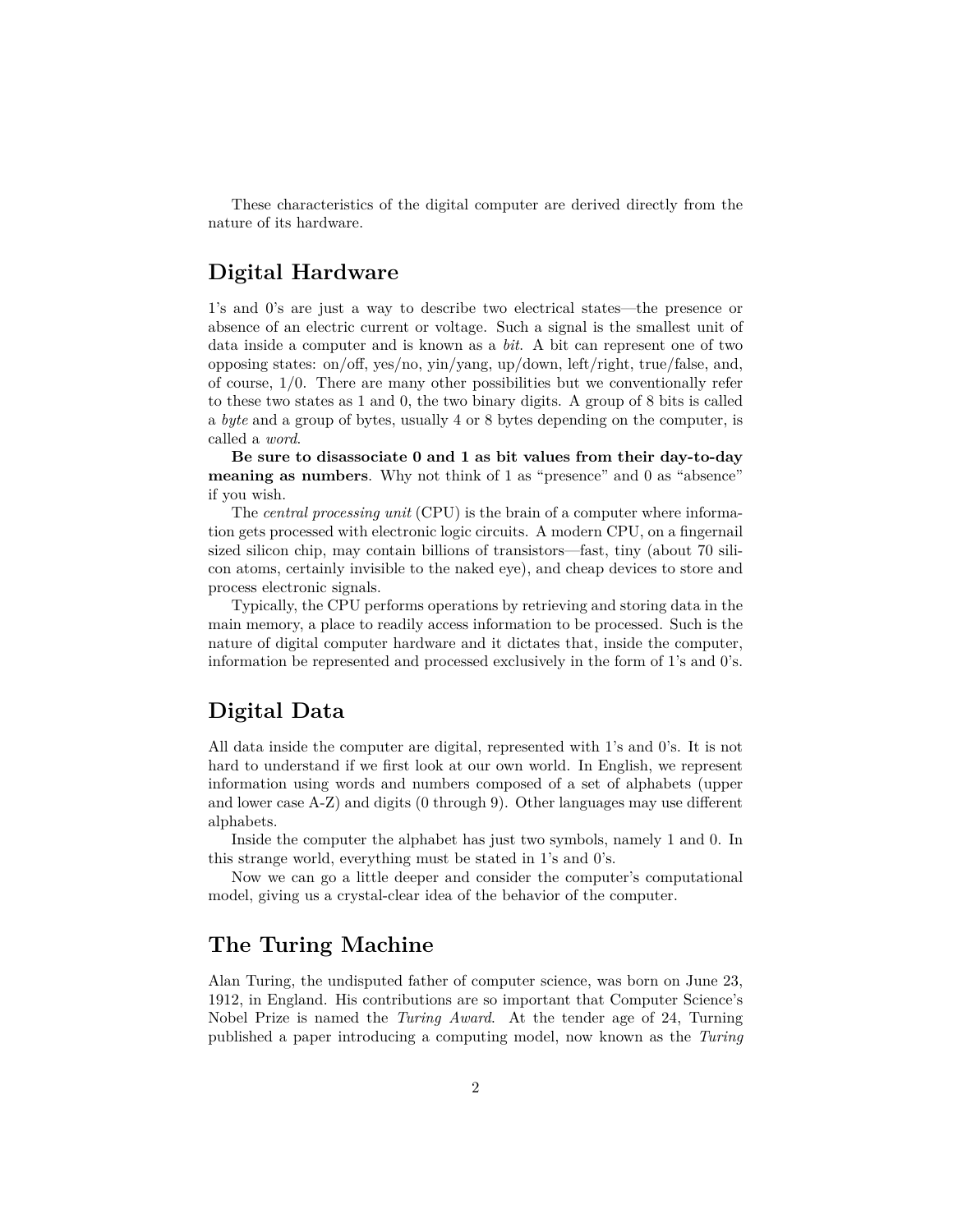

*machine*. A Turing machine is a theoretic device that models how a computer works.

- A Turing machine can be described as follows.
- 1. The machine has a finite number of internal states. It is a *finite-state machine*.
- 2. Input to and output of the machine are given as symbols written on a tape that is not limited in length.
- 3. The collection of symbols, the machine's *alphabet*, is a finite set.
- 4. The symbol it is currently reading, together with its current state, determines the machine's action. An action may involve any and all of these: writing a new symbol on the tape, moving the read/write head forward or backward (or keeping it in place), entering a new state, and halting.
- 5. The Turing machine's finite-length program specifies its different states, and exact actions for different input at each state, including state transitions.

The Turing machine pictured starts working after loading a program. It has 12 states (0 through 11) and is currently in state 4.

Modern computers are shown to be equivalent to the Turning machine. The alphabet is the set  $\{0, 1\}$ , data and program stored in the main memory define its states and actions, and it performs I/O. Specifically: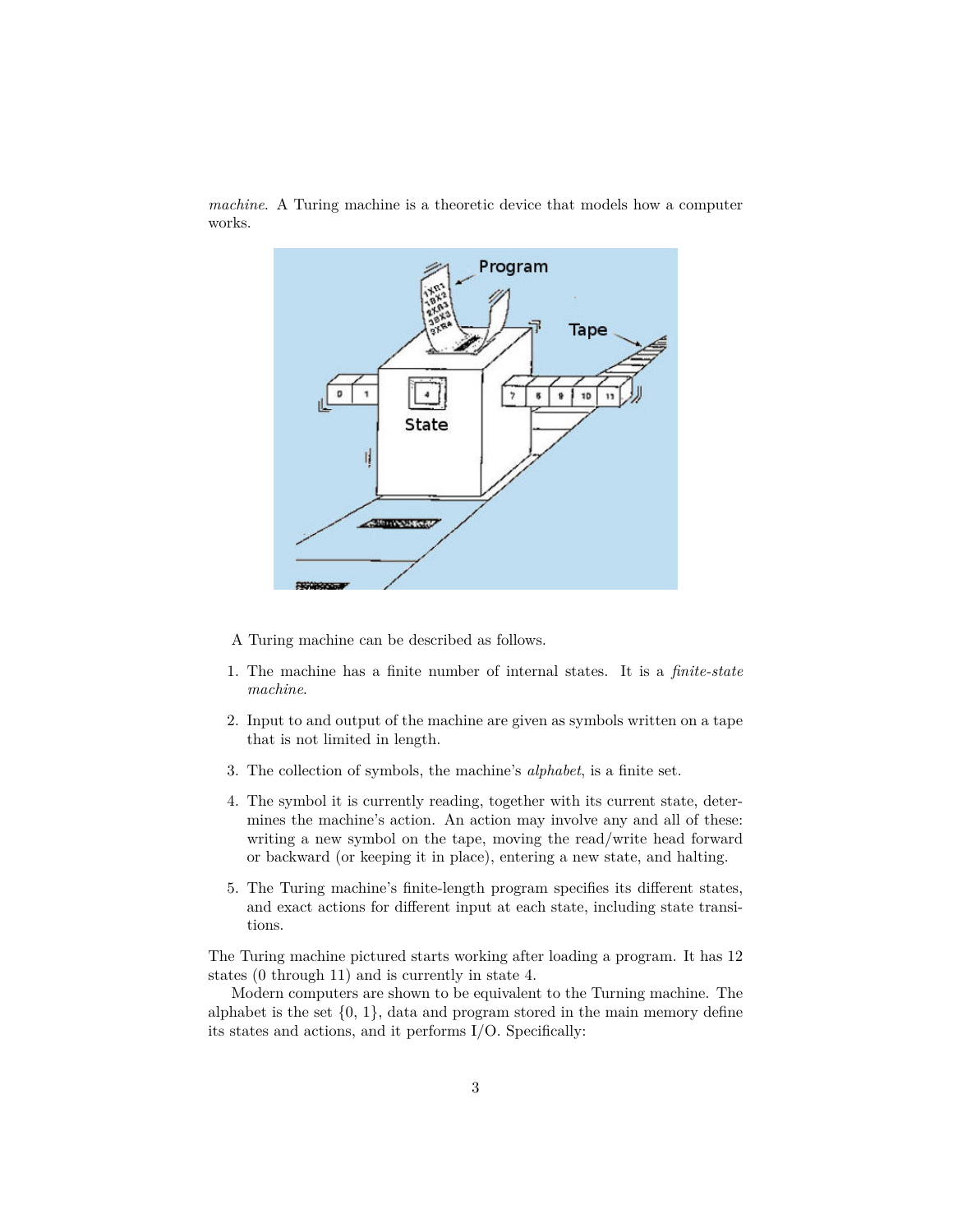- 1. The cpu and main memory are finite.
- 2. The tape models I/O. There is no length restriction on I/O.
- 3. The set of symbols {1,0} is finite.
- 4. The input values interpreted by the current program leads to specific actions.
- 5. Program actions certainly include making changes to memory, performing I/O, and choosing the next step.

Tasks that can be performed by a Turing machine are known as *computable* or *decidable*. Those that cannot be performed by a Turing machine are *uncomputable* or *undecidable*. This simply means that a task is computable if it is possible to devise an algorithm or write a computer program for it. Of course, creating effective and efficient algorithms is central to computer science. Another important topic of theoretic computer science is *computational complexity* that studies the amount of time required to solve certain classes of problems. Some computable problems can take a long time, longer than the Sun's life span, to finish.

#### **Data Representation**

Computers do everything using only 1's and 0's. It is exactly this simplicity that makes the modern computer so fast, precise, powerful, and flexible.

It turns out that bit patterns, a sequence of bits, can be used to represent numbers. Then we can, by convention (Unicode for example), assign a different number to each character, so they can be represented. Colors, sounds, and so on can be treated the same way. These then form the basis to represent documents, pictures, audio and video.

For example, in the RGB color system, a group of three bytes is used to represent red, green, and blue components of a color, Thus, a total of  $256<sup>3</sup>$ different colors can be represented. See my previous CT blog *A World of 1's and 0's* for more information.

| Red   | $(255,0,0)$   Cyan   |                        | (0,255,255)   |
|-------|----------------------|------------------------|---------------|
| Green | $(0,255,0)$   Yellow |                        | (255, 255, 0) |
| Blue  |                      | $(0,0,255)$    Magenta | (255,0,255)   |

A computer processes such data with programs. Furthermore, because programs themselves are also represented by 1's and 0's, they can be processed just like data.